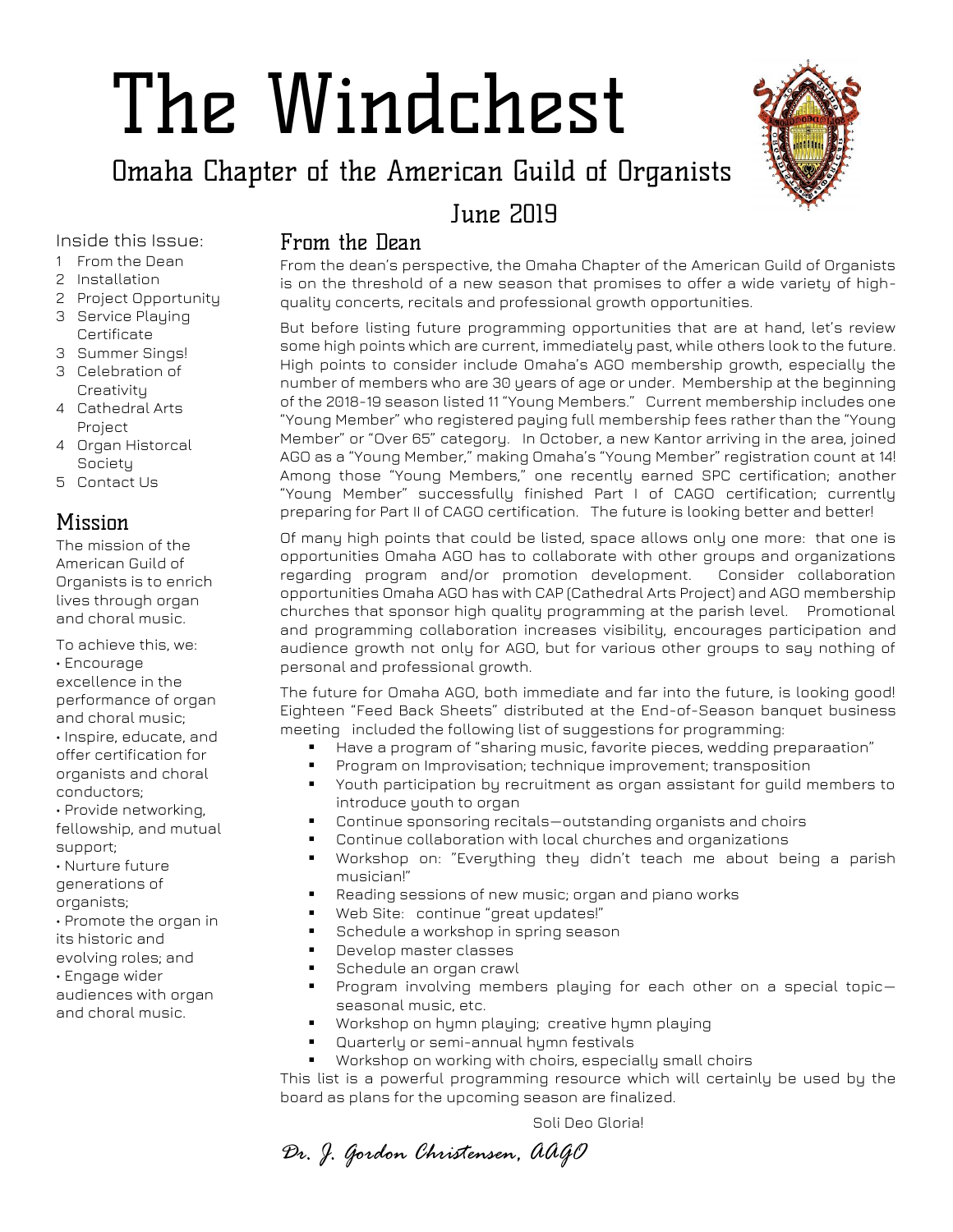## 2019 Regional Convention Information

#### **NORTH CENTRAL REGION**



**GREAT MUSIC ON A GREAT LAKE** 

Please review the 2018 convention information now! [http://www.agomilwauk](http://www.agomilwaukee.org/) [ee.org/](http://www.agomilwaukee.org/)

Milwaukee, Wisconsin Hotel: Hyatt Regency Milwaukee June 16-19, 2019 Larry Wheelock (Coordinator) 3112A W. Highland Blvd. Milwaukee, WI 53208 (Cell) 414-617-2535 llwheels@icloud.com

## facebook

Please like the Omaha Chapter of the American Guild of Organists Facebook page. Information is posted regularly so that we may update those passionate about the organ frequently. Our page name is: Omaha Chapter of the American Guild of Organists.

#### Installation of the Omaha AGO Executive Board

Members of the newly elected and re-elected members of the Omaha AGO executive board were installed during the annual business meeting following a banquet on Monday, May 20 at Dundee Presbyterian Church.

Newly elected officers include Dirk Lindner, Sub-Dean; and Dr. Laura Rau, Memberat-Large 2019/20-21/22. Re-elected officers include: J Gordon Christensen, Dean; Gregory Johnson, Secretary; Gina Simpson, Treasurer. Continuing three-year terms as Members at Large include Sonja Lundgren and Jeffrey Hoffman.

Michael McCabe, one of the chapter's former Deans, conducted the installation rite.

Dirk Lindner is a long-time member of AGO, currently the organist at First Presbyterian Church in Bellevue. Laura Rau is the Director of Music at Christ the King Catholic Parish, Omaha. The chapter welcomes Dirk and Laura to leadership responsibilities, expressing appreciation for their commitment to serve Omaha AGO in leadership roles.

A sincere note of appreciation for the leadership contribution of Dr. Marie Rubis Bauer for serving four terms as chapter Sub-Dean; and to Jean Johnson for filling out a three-year member-at-large term followed by serving a full three-year term as board Member-at-Large. Your contributions as board members are acknowledged and deeply appreciated. Thank you!

The chapter also acknowledges nominations committee members who recruited candidates to fill all positions of the board. Special thanks to Ann Spangler, chairman of the committee, and to members Julie Sandene and Dr. Wayne Kallstrom for serving on the nominations committee.

### Project Opportunity

Dr. Jonathan B. Hall, FAGO, Director of the AGO Certification program, has contacted Omaha AGO leadership asking the chapter to consider developing a "Music Theory Class" taught by a member who holds AGO certification and/or a degree that includes semester hours of college level theory. Omaha is one of six chapters invited (recruited) to develop this program as a pilot project developing a program that leads to transposition, improvisation, and theory related skills that are necessary for organists, --and for meeting CAGO, AAGO and FAGO requirements. National would develop the curriculum which would be taught at the chapter level by a local chapter member, offering feed-back, including suggestions for change, or approval. Successful students would be awarded a professionally produced certificate at no cost to the chapter or members.

The National AGO Board of Directors formally supports the development of this project.

Omaha AGO is the fourth of six chapters recruited for this pilot project. Chapters currently committed include the Hudson Valley and Los Angeles chapters. The executive board of each participating chapter is required to officially approve participation in a duly called business meeting.

J Gordon Christensen, AAGO Dean, Omaha AGO

#### amazonsmile

You shop. Amazon gives.

.

Support the American Guild of Organists national organization when you shop on Amazon. To designate the AGO to receive a portion of your shopping dollars, visit the following link: Click [here.](https://smile.amazon.com/ref=smi_ext_ch_13?_encoding=UTF8&ein=13-0431730&ref_=smi_chpf_redirect&ref_=smi_ext_ch_13-0431730_cl)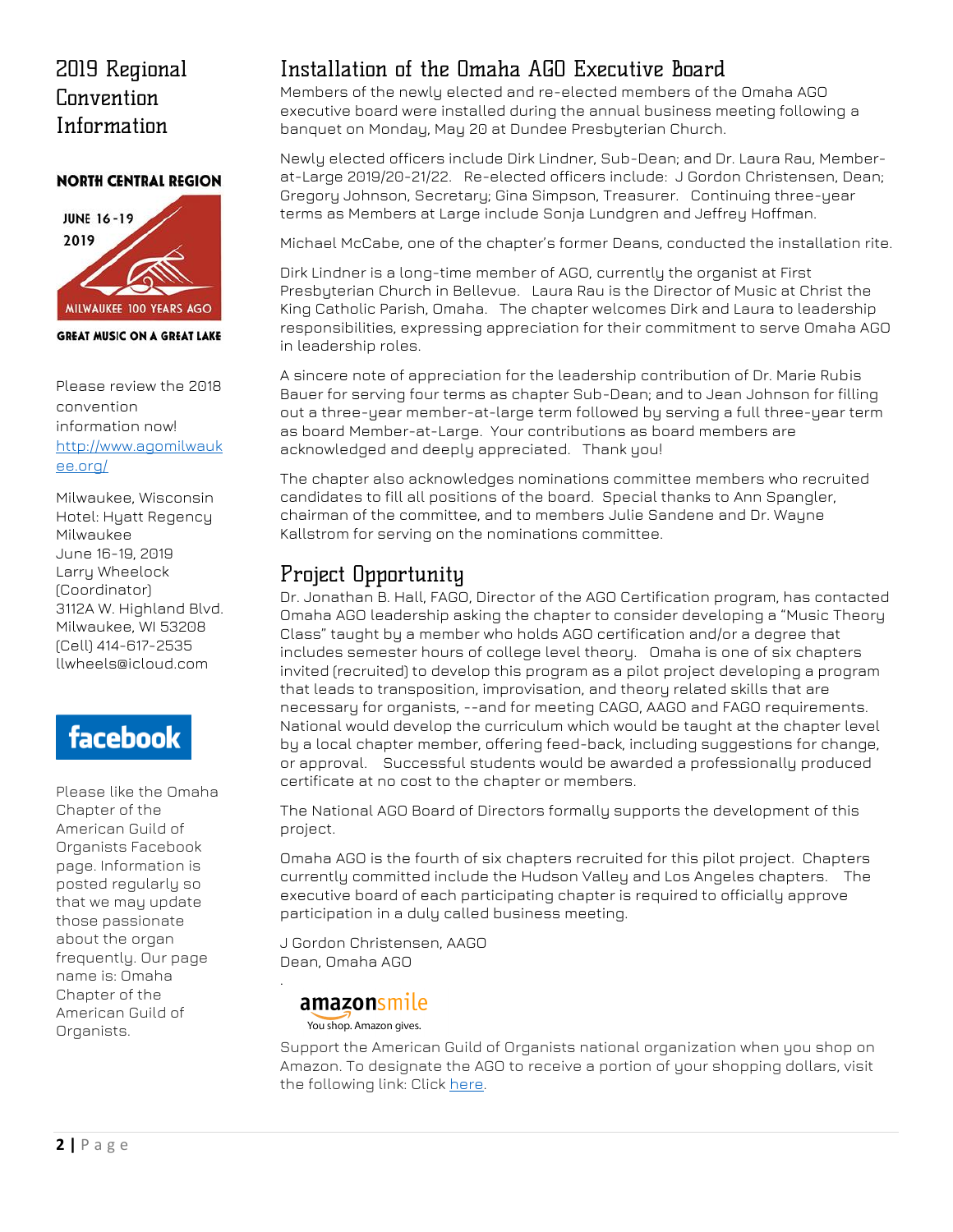

A CHORAL AND SPIRITUAL RETREAT IN THE HEARTLAND First-Plymouth Church, Lincoln, Nebraska | July 19-21, 2019

We invite you to come to join us here in the heartland for a weekend choral and spiritual retreat—a gathering intended to offer inspiration for those who love to sing their faith and healing for those who long to refresh their spirit through singing and worship. Tom Trenney will shepherd the retreat choir as our pastoral leader in rehearsal and in Sunday worship. Ariel Merivil will share his spiritual gifts as a true minister of music. Rev. Barbara Crafton's deep and meaningful reflections will comfort and challenge us. Dr. Michael Hawn will open our eyes to a broader vision of our faith experience, opening us to new vistas of joy. We look forward to welcoming you to the sanctuary of our church and to the heart of our ministry where you can truly sing your faith and refresh your spirit.

Retreat fee: \$75.00 (includes two meals and choral music)

http://www.firstplymou th.org/singyourfaith/

#### Omaha AGO Member Earns Service Playing Certificate

Congratulations are in order to Kantor Zachary Zieschang, who recently earned the Service Playing Certificate of the AGO! Congratulations, ZACHARY ZIESCHANG, SPC!

Zachary Zieschang was installed as Kantor of Zion Lutheran Church, 14205 Ida Street, Omaha on September 2, 2018. He earned Bachelor degrees in Church Music and Music Education from Concordia University Chicago, as well as earning piano pedagogy certification. A native of Austin, Texas, he served churches in Texas and Michigan before moving to Omaha.

Zachary and his wife Mary are the parents of three children. He enjoys collecting and learning new musical instruments and has a passion for teaching children a variety of instruments. Additional interests include running, swimming and grilling.

Zachary is one of the newest members of Omaha AGO, officially joining the American Guild of Organists following his move to Omaha. So, Zachary, welcome to the American Guild of Organists, Omaha Chapter, and congratulations on earning the SPC in the first year of membership!

#### Summer Sings!



### Celebration of Creativity in Fabric, Music, and Words

You are invited to attend "Come to Us, Creative Spirit," a celebration of creativity in fabric, music and words, at Sinai Lutheran Church in Fremont on Sunday, June 9, at 3:00 p.m. Historic quilt patterns on Biblical themes and their stories will be paired with hymns and music based on those themes. The event is for quilters, musicians of every kind, and anyone interested in considering with eyes and ears the creative gifts God gives us all. The program features the work of nationally recognized quilter and designer Scott Flanagan with presenter Karen Melang. Organist Claire Bushong will be assisted by soprano Emily Wageman, and there will be opportunity for all to raise voices in song! The program is free of charge. Sinai Lutheran Church is located at 950 East 8th Street in Fremont.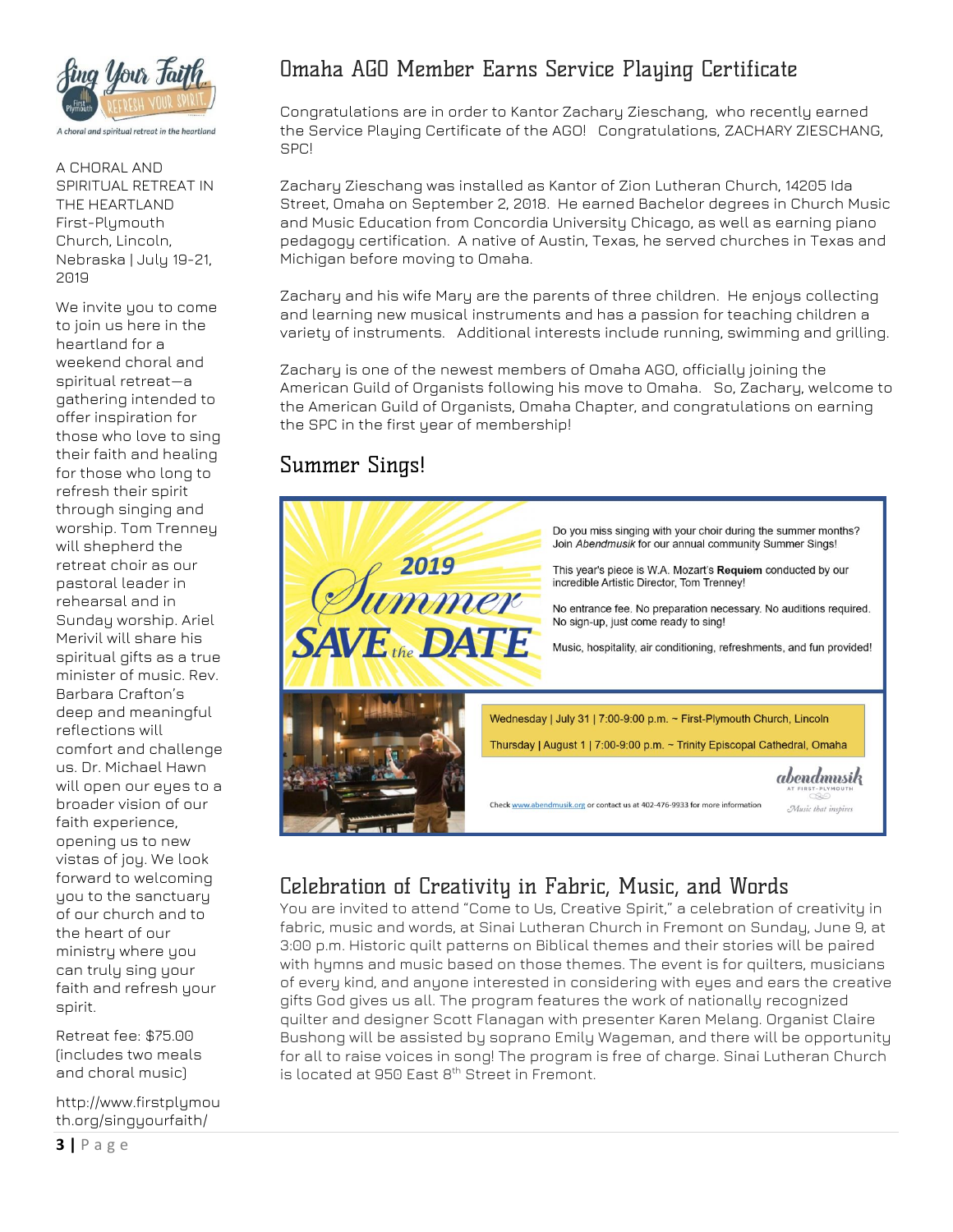## [Pipe Organ](https://www.agohq.org/wp-content/uploads/2018/10/TAO_Dec2018POE_ad.pdf)  [Encounter Events](https://www.agohq.org/wp-content/uploads/2018/10/TAO_Dec2018POE_ad.pdf)  [for 2019](https://www.agohq.org/wp-content/uploads/2018/10/TAO_Dec2018POE_ad.pdf)

(as appearing in THE AMERICAN ORGANIST Magazine)

#### [Pipe Organ](https://www.agohq.org/education/poe/poe/)  [Encounters](https://www.agohq.org/education/poe/poe/)  (for ages 13-18)

July 15-20, 2019 Cape Cod, Massachusetts [Cape Cod and Islands](http://www.capeandislandsago.org/)  [Chapter](http://www.capeandislandsago.org/)

July 14-19, 2019 Seattle, Washington [Seattle Chapter](http://www.agoseattle.com/)

July 28-August 3, 2019 St. Louis, Missouri [St. Louis Chapter](http://www.agostlouis.org/)

August 1-7, 2019 Helsinki, Finland [Finland Chapter](https://www.agohq.org/chapters/finland/)

#### [Pipe Organ Encounter-](https://www.agohq.org/education/poe/poe-advanced/)[Advanced](https://www.agohq.org/education/poe/poe-advanced/)

(for grades 9-12) June 23-28, 2019 Houston, Texas [Houston Chapter](http://www.ago-houston.org/)

#### [Pipe Organ Encounter-](https://www.agohq.org/education/poe/poe-technical/)**[Technical](https://www.agohq.org/education/poe/poe-technical/)**

(for ages 16-23) July 21-27, 2019 River Forest, Illinois & Oak Park, Illinois [Berghaus Organ](http://www.berghausorgan.com/)  [Builders, Inc.](http://www.berghausorgan.com/) / [Chicago Chapter](http://www.chicagoago.com/)

The [Pipe Organ](https://www.agohq.org/education/poe/poe-advanced/)  [Encounter-Plus](https://www.agohq.org/education/poe/poe-advanced/) (for Adults) is not available in 2019

[https://www.agohq.org](https://www.agohq.org/education/poe/) [/education/poe/](https://www.agohq.org/education/poe/)

## Cathedral Arts Project

# ummer

#### Sunday, May 19, 2019, 3 p.m.

#### **Dr. Douglas O'Neill**

Former Associate Organist, Saint Cecilia Cathedral, Director of the Organ Academy, Organist and Assistant Director of Music at the Cathedral of the Madeleine and Madeleine Choir School and graduate of the University of Kansas.

**Welcome Home Organist** 

-Third Sunday @ 3 Anniversary Series

### Sunday, June 16, 2019, 3 p.m.

#### **Dr. Stacie Lightner**

Former Associate Organist, Saint Cecilia Cathedral, Director of the Organ Academy and current Cantor at Saint Paul-Reformed Lutheran Church, St. Paul, MN. Graduate of the University of Kansas and McGill University in Montreal, Canada.

**Welcome Home Organist** 

-Third Sunday @ 3 Anniversary Series

## Organ Historical Society



Dallas is proud of their organ culture. Once home to numerous Pilchers, Hook & Hastings, Esteys and Aeolian-Skinners, the region's prosperity through the decades has resulted in these instruments having been replaced with newer instruments, more in keeping with their time.

Texas has a long and storied past, and its oftenoverlooked tradition of organ building is no less interesting; to explore this, some long-time Texas builders and organ historians will guide attendees in this historical narrative.

Omaha Chapter member Marie Rubis Bauer will present a recital on the 2005 Pasi Organ Builders, Inc., Op. 16 (II/20) at the OPHS Convention on July 16, 2019.